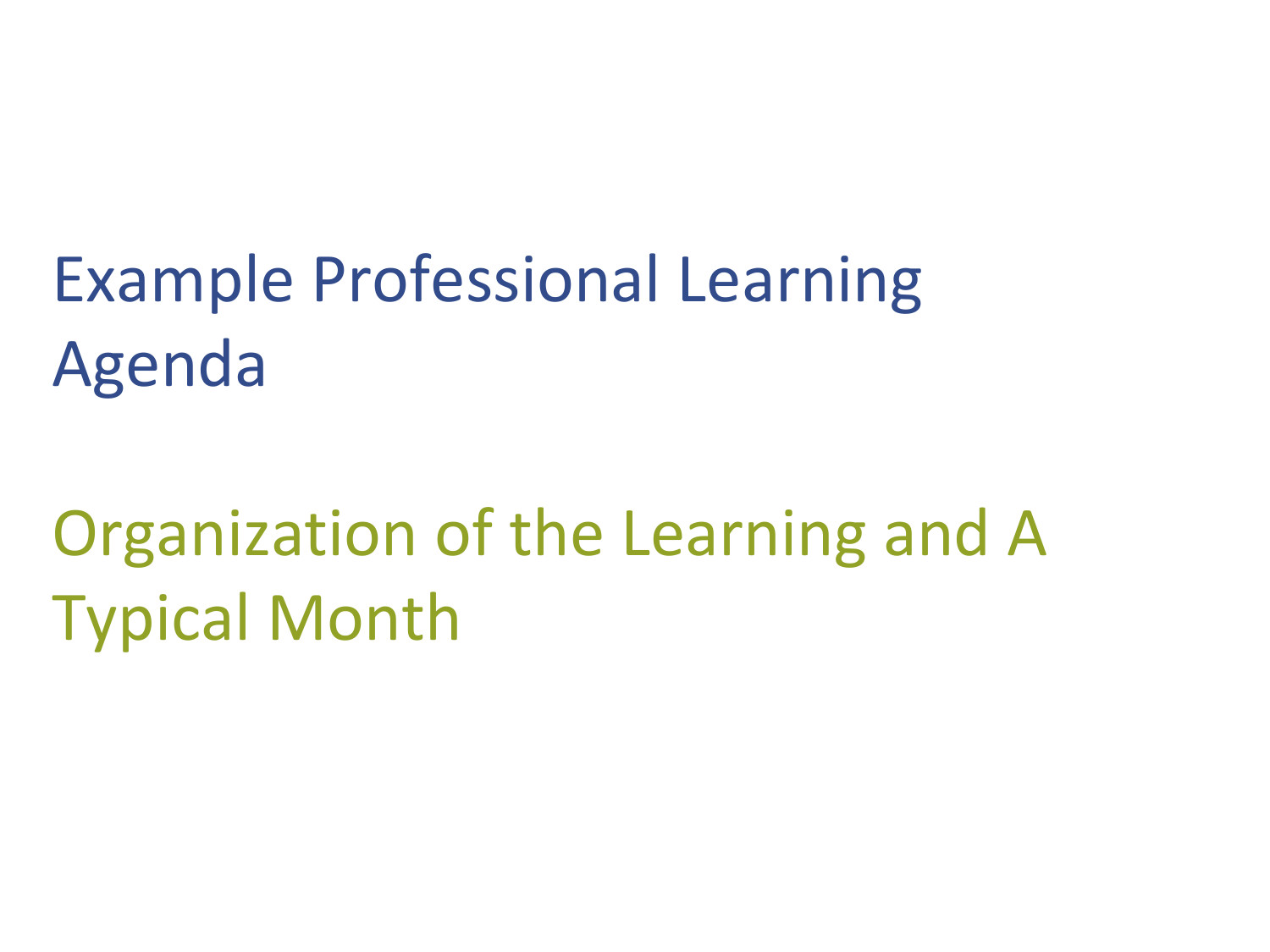### **Team members can expect a regular cadence of professional learning activities across these four venues**

| <b>Venue</b>      | <b>Description</b>                                                                                     | <b>Additional Details</b>                                                                                                                |
|-------------------|--------------------------------------------------------------------------------------------------------|------------------------------------------------------------------------------------------------------------------------------------------|
| <b>Individual</b> | Asynchronous learning that could<br>including reading, listening<br>and/or reflection                  | All asynchronous learning will be in support of<br>cohort and firmwide learning experiences                                              |
| Cohort            | Small groups of team members<br>engaging in multiple, shared<br>learning and reflection<br>experiences | Cohorts will be identified using multiple factors,<br>including role-group and years of experience                                       |
|                   | <b>Organization</b> The entire staff engaging in<br>-wide learning together                            | These experiences will take place during all-staff<br>meetings. Both full group and small group learning<br>experiences will be included |

*We recognize that we are all humans living through a pandemic. If you have questions or concerns about the cadence of professional learning, please reach out!*

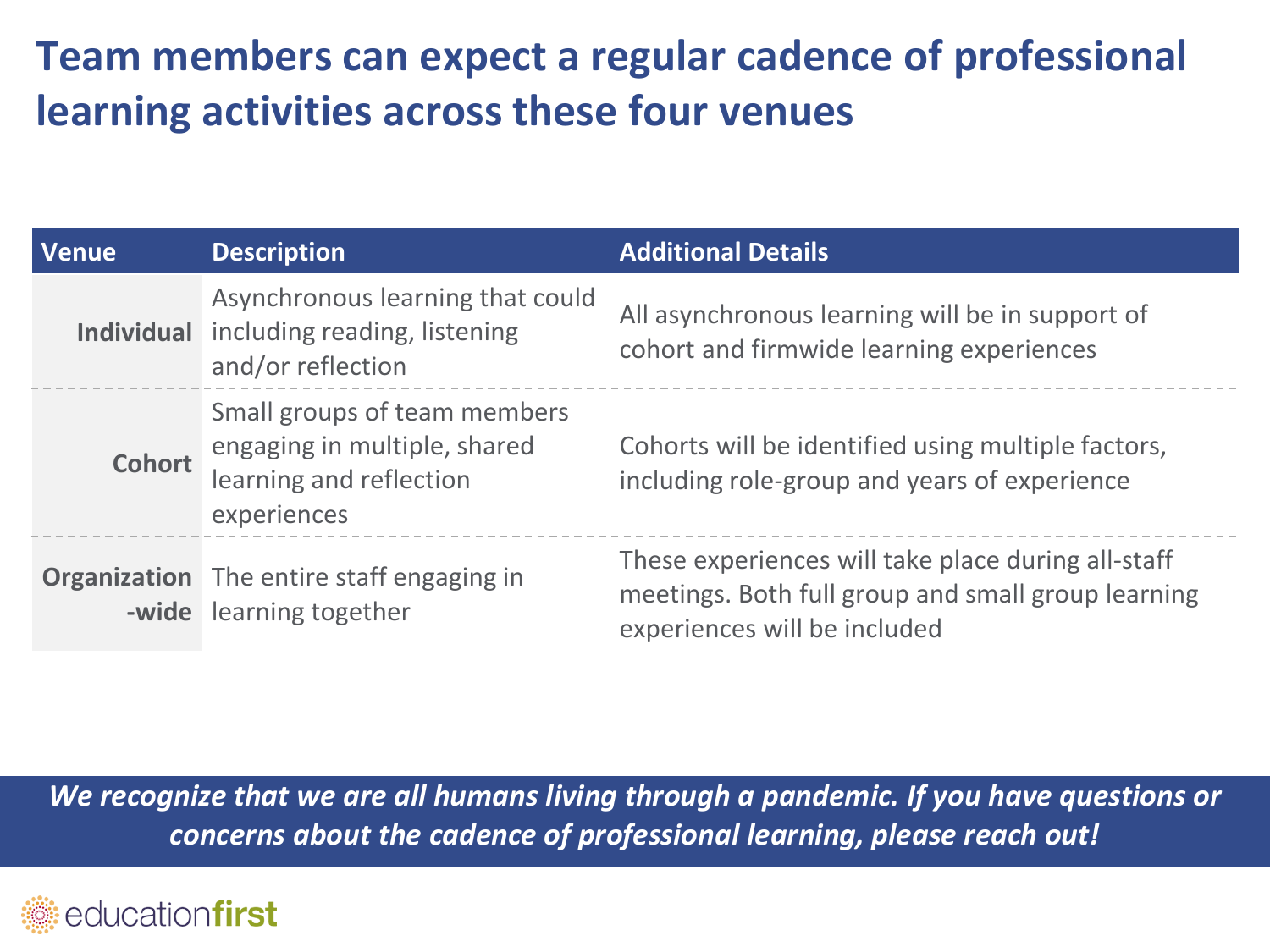### **Prioritized Learning Questions for October 2020-September 2021**

#### **STRAND 1: FOUNDATIONAL**

**How can we create a culture in which all staff feel safe to share dissenting opinions and take risks?**

#### **STRAND 2: CHANGE MANAGEMENT**

**How can we build and sustain a culture of continuous improvement?**

**How can we support staff to work through and manage change?**

#### **STRAND 3: DIVERSE AND INCLUSIVE ENVIRONMENT**

**How can we build an emerging understanding of diversity, equity and inclusion at x org?**

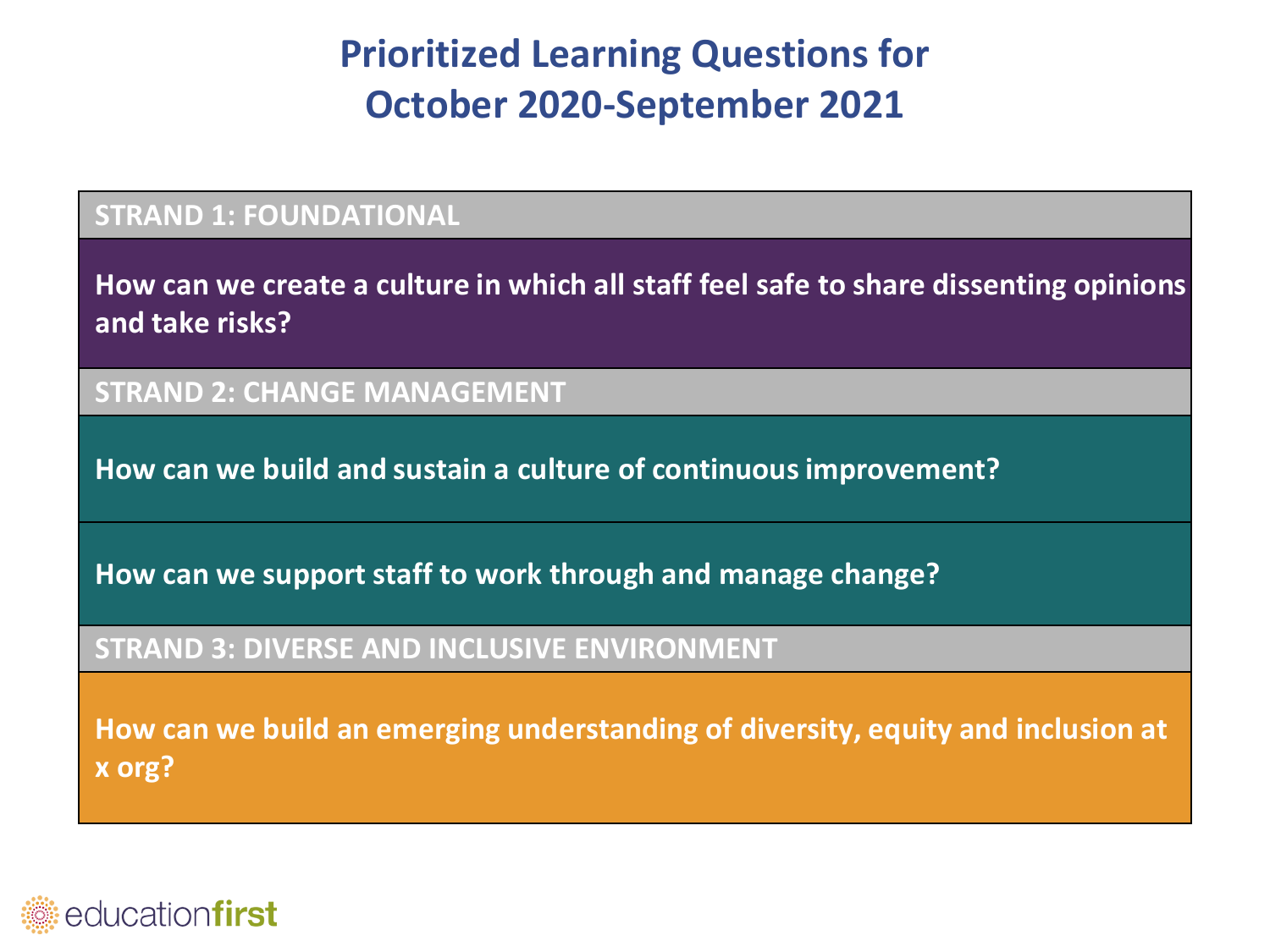## **2020-21 learning objectives**<br>**•** Learn about the importance of **psychological**

- **safety** in building and maintaining effective teams
- Learn how to foster **psychological safety** as an individual, on your teams and in the organization as a whole
- Explore how **race, identity, power dynamics**  contribute to or limit **psychological safety**
- **EXEC** Learn about principles for improvement and a **continuous improvement (CI)** approach (e.g. Plan-Do-Study-Act)
- **EXP** Describe the phases of **CI** and the benefits of its application
- **EXPLO Apply CI** approach to a previous project and reflect on what might have changed in the scenario if the team had applied CI
- **EXECUTE:** Discuss the ways in which **CI** are interconnected with the organization's approach to project management
- **Practice applying CI in a new or current project**
- Reflect on the experience of applying **CI** in your teams
- **E** Identify what you should keep doing, stop doing and start doing as a result of your practice with **CI**
- Understand foundational **change management**  principles
- **EXECUTE:** Use the language of **SWITCH** to understand how change efforts succeed and fail
- Explore the role of staff members, across all roles, in **change efforts**
- **EXECUTE:** Practice applying **change management** principles on one of your teams
- Reflect on the experience of applying a **change management** principle with your teams
- Identify what you should keep doing, stop doing and start doing as a result of your practice with **change management**
- **What do we mean by diversity, equity, and inclusion**?
- **What does DEI look** and feel like at x org?
- **Define key DEI** concepts and begin to adopt a shared vocabulary
- **Learn new ways of listening**
- **Learn about the power of listening** in building empathy and inclusive environments
- **Reflect on how our identities and biases** shape our lens as individuals and as an organization

*As we finalize timing, we will share the week-by-week scope and sequence details*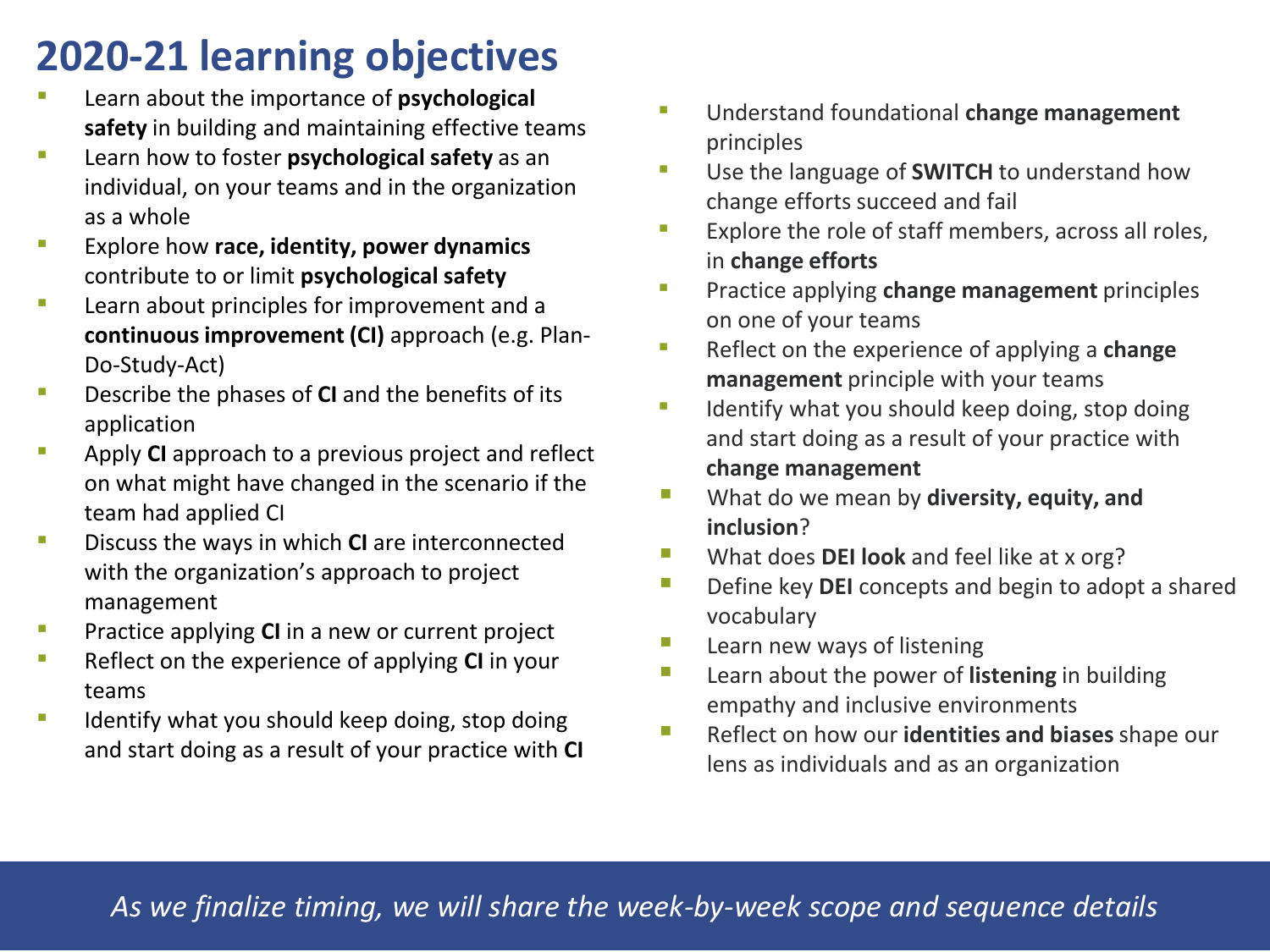**These concepts and the learning will be woven together to support your ability to contribute in meaningful ways**



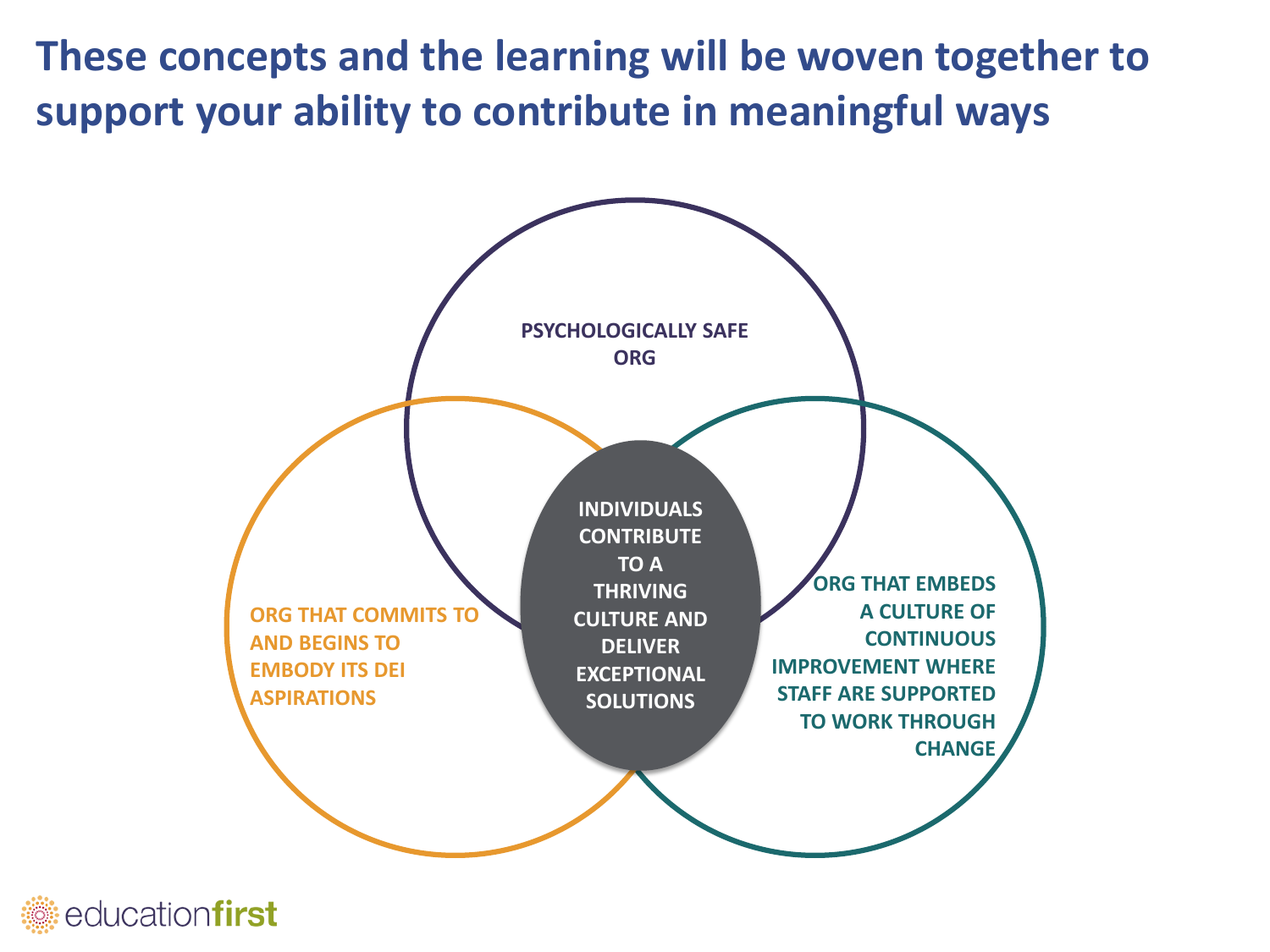## **We'll learn and practice discrete skills that also contribute to the culture and ways of working we aspire to. For example:**